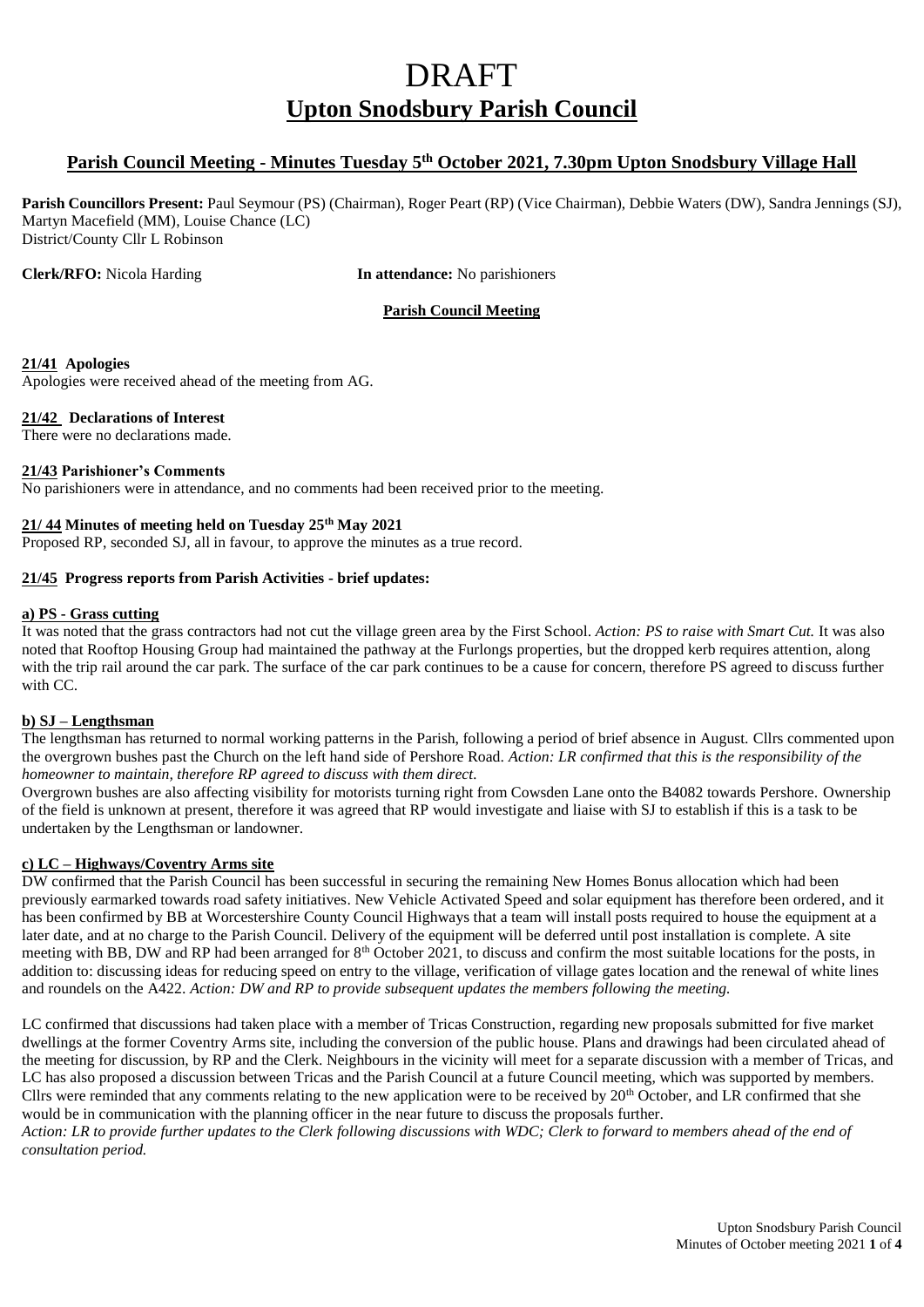# DRAFT

#### **d) MM – (i) School (ii) SWDP**

(i) Discussions and completion of capital projects have been finalised and forwarded to Worcestershire County Council.

Concerns have been raised about the condition of the surface of the car park, which has developed large potholes. (As discussed and actioned under item 21/45a.)

(ii) A Parish and Town Council newsletter had recently been received and circulated for information. In summary, proposed changes to the SWDP review timetable are currently under consideration by the three Worcestershire Councils – additional time is being sought to allow for more scope for vital technical studies to be completed, resulting from the consequences after the second Covid-19 lockdown period. Subject to Councillor approval, a revised Local Development Scheme setting out the planning policy work programme is due for publication on 1<sup>st</sup> October 2021. *Action: Clerk to forward further updates once received.*

#### **e) RP – Garage site**

RP continues to maintain open communications with the site manager of Owl Homes, and following the departure of Owl Homes executive JB, a new director will act as co-ordinator in facilitating future discussions. The grassed area adjacent to the pathway at the site is currently turfed only, although the area was originally earmarked as a wild flower area. It was agreed that this area is satisfactory in its current condition, however a wildflower area could be negotiated to enhance the play area. *Action: MM to check the original plans and arrange a site meeting with the foreman of the site. RP to discuss with the new director.*

#### **f) AG – (i) Footpaths (ii) Neighbourhood Watch**

(i) AG had prepared a report in his absence and forwarded to the Clerk, which the Chairman shared with members. Following concerns raised by residents at the Furlongs with LR, an unnecessary gate had been removed at the end of the footpath adjacent to the properties, and Footpath volunteers had strimmed and cut back grass and brambles which had bordered the path.

A request had been received for volunteers to also assist with the removal of bushes and ivy causing concerns by the Churchyard wall. These have been removed and the area made more accessible to enable work to go ahead in maintaining the wall. Thanks were extended to DL for loaning machinery to help remove the substantial cuttings to be disposed of on his land.

(ii) A number of break ins and thefts from vehicles had been reported in the locality recently. Incidents are being reported by GS via E-Bowline and it was requested that if any parishioner is currently not included on the circulation list, to contact GS direct for future inclusion. Following the easing of Covid restrictions, it is intended to hold a Neighbourhood Watch meeting in person in the near future, in order to further discuss concerns or issues face to face.

#### **g) DW/SJ - Rural Communities Programme**

There were no further updates to report presently, regarding Wi-Fi provision at the village hall. The Forge Trust have approved funding towards the scheme and LR confirmed that a WDC grant had also been successfully secured and forwarded to the Trust. A supplier now requires sourcing, in order to enable the scheme to go ahead. *Action: SJ agreed to contact the Village Hall Committee for further updates.*

It was agreed that DW would produce a Christmas Parish newsletter to provide residents with updates about the Grace Kelly Trust recently established in Cowsden, along with updates regarding the successful funding and purchase of new VAS equipment. *Action: RP agreed to produce a summary providing a background to the Grace Kelly Trust and their vital work in the locality.*

#### **h) PS/RP – Phone kiosk renovation**

Mechanical work will be undertaken once the kiosk is in situ on the land earmarked outside the Village Hall. LR recommended that members look at the refurbished box in Flyford Flavell to facilitate ideas for the future use of the equipment in Upton Snodsbury. *Action: PS to forward plans about the base to RP. Members to agree and approve the future purpose of the phone box and liaise with AG.*

#### **21/46 Finance**

| a) Current Balances as at 1 <sup>st</sup> October 2021: |            |
|---------------------------------------------------------|------------|
| Business account                                        | £15,478.71 |
| b) Payments to report:                                  |            |
| $25/5/21$ – Internal auditor: 2020/21 accounts          | £55.00     |
| $31/5/21$ – Came & Company: PC insurance                | £359.19    |
| $1/6/21$ – Lengthsman: May 2021 work-plan               | £242.50    |
| $7/6/21 -$ Salary (May 2021)                            | £132.83    |
| $7/6/21$ – Smart-Cut: Grass-cuts $4/5$                  | £274.23    |
| $6/7/21$ – Smart-Cut: Grass-cuts $6/7$                  | £411.33    |
| $6/7/21$ – Lengthsman: June 2021 work-plan              | £212.50    |
| $7/7/21 -$ Salary (June 2021)                           | £132.83    |
| 9/8/21 – Lengthsman: July 2021 work-plan                | £212.50    |
| $9/8/21 -$ Salary (July 2021)                           | £132.83    |
| $9/8/21$ – Smart-Cut: Grass-cut 8                       | £274.23    |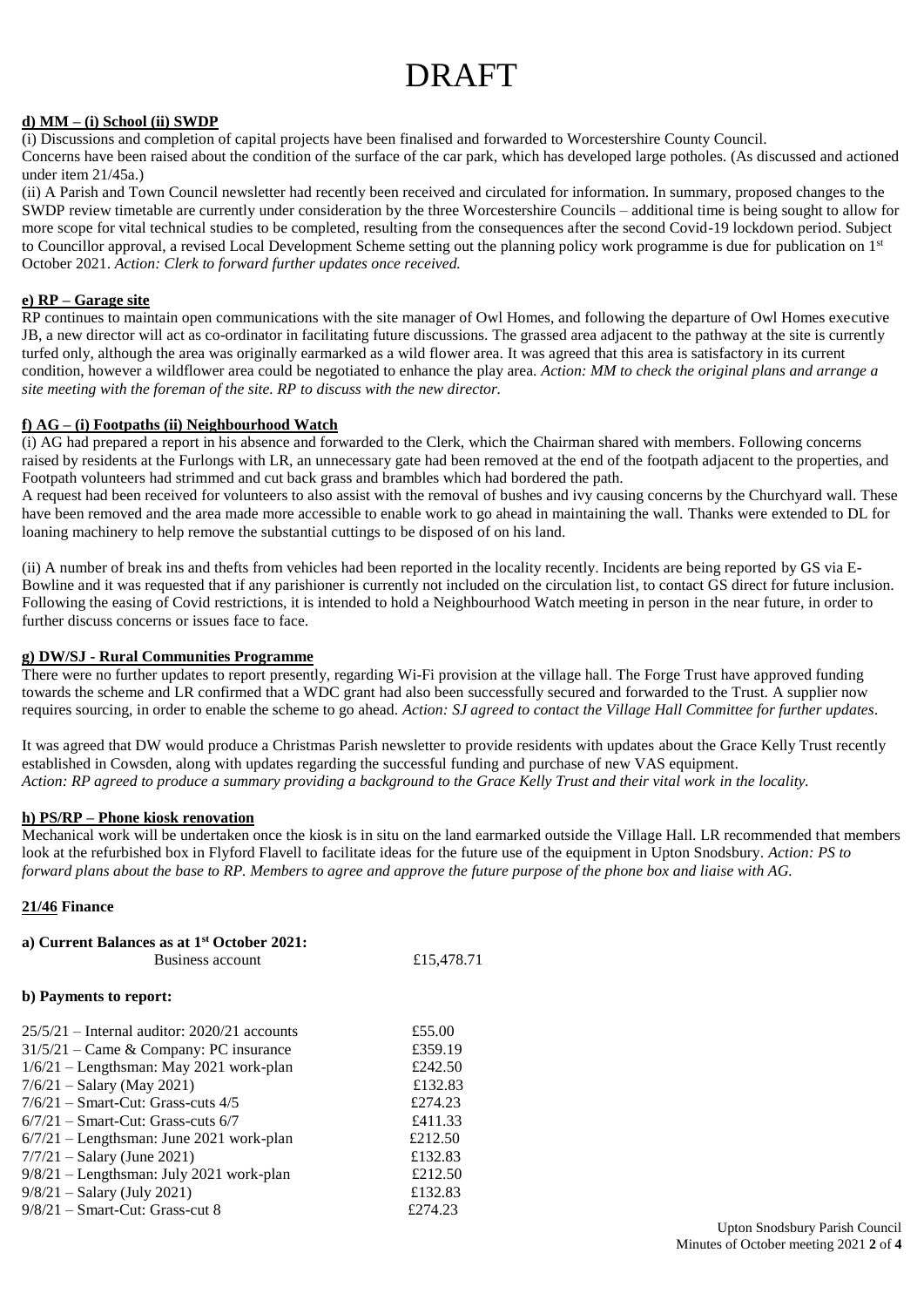|                                          | <b>DRAFT</b> |
|------------------------------------------|--------------|
| $7/9/21 -$ Salary (August 2021)          | £132.83      |
| $8/9/21$ – Smart-Cut: Grass-cut 9        | £274.23      |
| $27/9/21$ – Lengthsman: August work-plan | £105.00      |
|                                          |              |

#### **TOTAL £2.952.03**

Income to report:

| $1/6/21$ – Worcs CC: Lengthsman (March 2021)      | £168.75 |
|---------------------------------------------------|---------|
| $15/6/21$ – Worcs CC: Lengthsman (Feb-April 2021) | £143.75 |
| $25/6/21$ – Worcs CC: Lengthsman (May 2021)       | £242.50 |
| $6/8/21$ – Worcs CC: Lengthsman (June 2021)       | £212.50 |
|                                                   |         |

#### **TOTAL £767.50**

*Proposed DW, seconded RP, all in favour to approve the payments presented.*

The Clerk had also prepared and circulated the second quarterly bank reconciliation for the current financial year to DW for checking, ahead of formal verification and approval at the next Parish Council meeting.

c) Proposal to approve expenditure from existing New Homes Bonus and Community Infrastructure Levy funds for purchasing of VAS equipment @ a cost of up to £2,500.00

*Proposed DW, seconded RP, all in favour to utilise existing funds formally approved to purchase VAS equipment once received.*

**21/47** Proposal to adopt Nalc Model Standing Orders:

Model orders had been circulated ahead of the meeting for consideration and discussion. *Proposed PS, seconded LC, all in favour, to accept the model orders in their current format.* 

#### **21/48 Planning**

- **W/21/01148/HP**: Proposal Extension to existing Drop Kerb Location: 9 Windyridge, Worcester Road. *Application approved.*
- **W/21/00304/CU:** Proposal Change of use of land for the siting of three glamping pods on timber plinths and the erection of an adjacent facilities block and installation of a new access way at Lower Cowsden Farm. *Application approved.*
- **W/21/01796/HP:** Location: 2 College Road, Upton Snodsbury, Worcester, WR7 4NT Description of Proposal: Rear Single Storey Extension. *Application approved.*
- **W/21/01088/HP:** Wisteria Cottage: Plans have been amended by reducing the scale of the proposed extension and changing the proposed materials from render to brick to match the existing cottage. *Application approved.*
- **W/21/00168/HP:** Proposal: Demolition of existing flat roof extension and erection of two storey rear and side extension Location: Cowsden Croft, *Application approved.*
- **21/02223/FUL:** Proposal: Erection of 4 dwellings and conversion of existing pub to 1 dwelling including the provision of a new access and associated works on land at former Coventry Arms Pub. *Plans and drawings circulated by RP for information 9/9/21, application circulated by Clerk on 29/921 – comments to be received by 20th October.*
- **South Worcestershire Development Plan Review - Parish and Town Council Newsletter September 2021: Summary for information -** Proposed changes to the SWDP Review timetable are being considered by the three South Worcestershire Councils at a series of council meetings towards the end of this month. The additional time is being sought to give more scope for vital technical studies to be completed resulting from the consequences of the second national Covid-19 lockdown earlier in the year. Subject to councillor approval a revised Local Development Scheme, which sets out the planning policy work programme, will be published on the 1st October 2021.